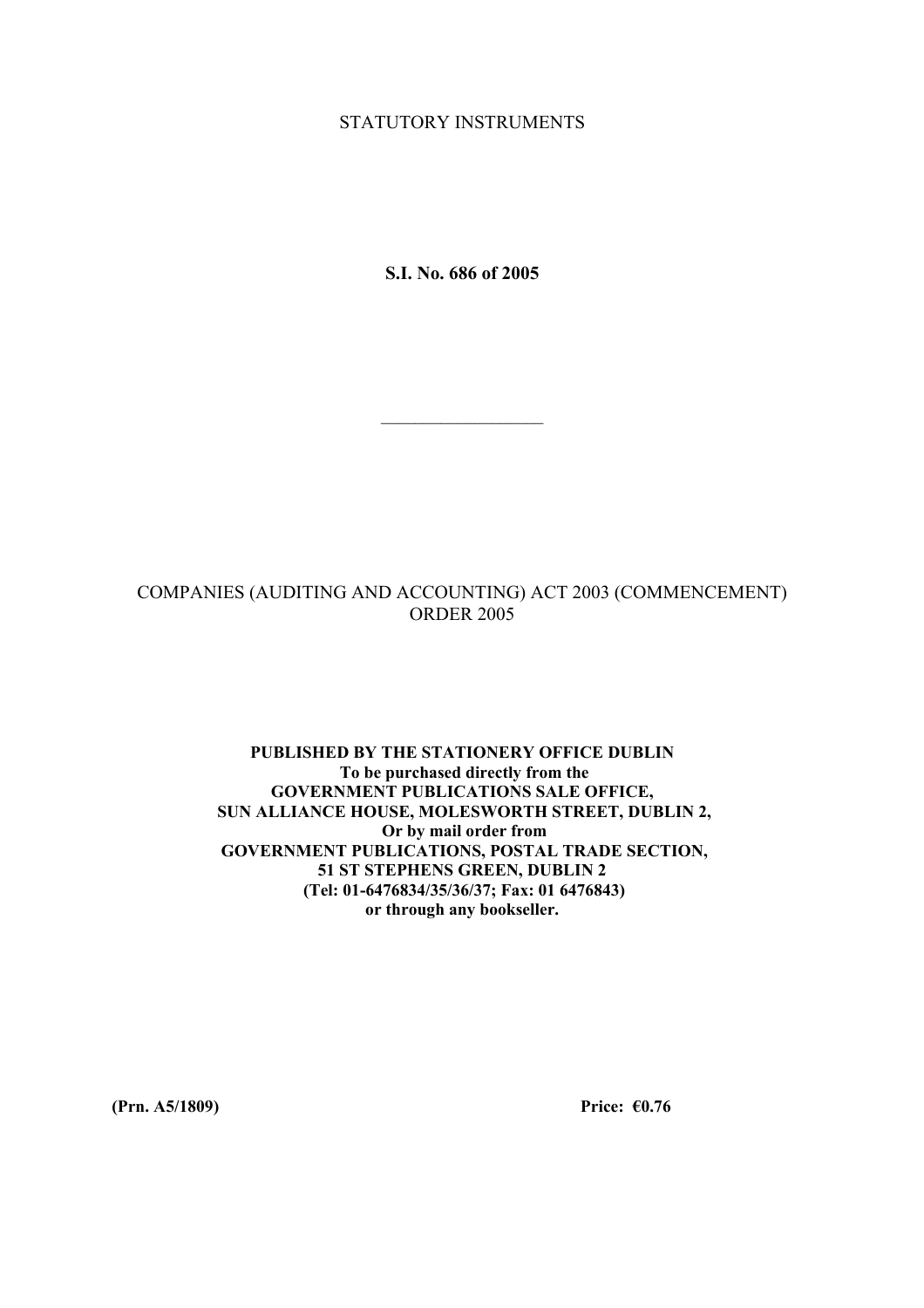# **S.I. No. 686 of 2005**

### Companies (Auditing and Accounting) Act 2003 (Commencement) Order 2005

I, Michael Ahern, Minister of State at the Department of Enterprise, Trade and Employment, in exercise of the powers conferred on me by section 2 of the Companies (Auditing and Accounting) Act 2003 (No. 44 of 2003) and the Enterprise, Trade and Employment (Delegation of Ministerial Functions) (No. 2) Order 2004 (S.I. No. 808 of 2004), hereby order as follows:

- 1. This Order may be cited as the Companies (Auditing and Accounting) Act 2003 (Commencement) Order 2005.
- 2. In this Order, "Act" means the Companies (Auditing and Accounting) Act 2003 (No. 44 of 2003).
- 3. The 1st day of December 2005 is appointed as the day on which section 47 of the Act comes into operation in so far as that section is not already in operation.

GIVEN under my hand,

this 3rd day of November 2005

MICHAEL AHERN Minister of State at the Department of Enterprise, Trade and Employment